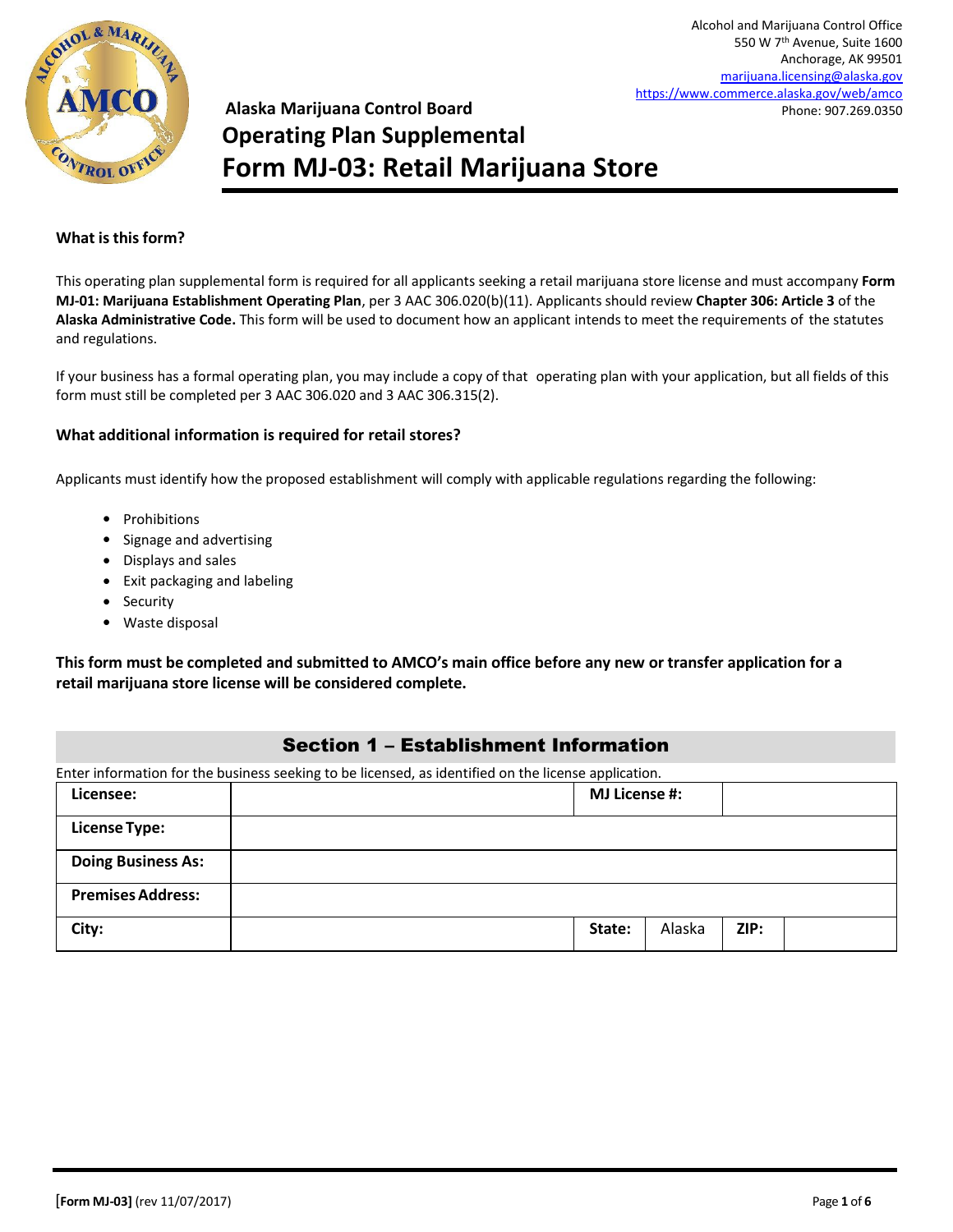

## Section 2 – Overview of Operations

**2.1. Provide an overview of your proposed facility's operations. Include information regarding the intake and flow of marijuana and marijuana product at your premises, and a description of what a standard customer visit to your establishment would entail:**

## Section 3 – Prohibitions

Review the requirements under 3 AAC 306.310.

**3.1. Describe how you will ensure that the retail marijuana store will not sell, give, distribute, or deliver marijuana or marijuana product to a person who is under the influence of an alcoholic beverage, inhalant, or controlled substance:**

|    | 3.2. I certify that the retail marijuana store will not:                                                                                                                             |            | Initials |
|----|--------------------------------------------------------------------------------------------------------------------------------------------------------------------------------------|------------|----------|
| а. | sell, give, distribute, deliver, or offer to sell, give, distribute, or deliver marijuana or marijuana product in a<br>quantity exceeding the limit set out in 3 AAC 306.355;        |            |          |
| b. | sell, give, distribute, deliver, or offer to sell, give, distribute, or deliver marijuana or marijuana product over the<br>internet;                                                 |            |          |
|    | c. offer or deliver to a consumer, as a marketing promotion or for any other reason, free marijuana or marijuana<br>product, including a sample;                                     |            |          |
|    | d. offer or deliver to a consumer, as a marketing promotion or for any other reason, alcoholic beverages, free or for<br>compensation; or                                            |            |          |
|    | e. allow a person to consume marijuana or a marijuana product on the licensed premises.                                                                                              |            |          |
|    | Answer "Yes" or "No" to the following question:                                                                                                                                      | <b>Yes</b> | No.      |
|    | 3.3. Do you plan to request future approval of the Marijuana Control Board to permit consumption of marijuana<br>or marijuana product in a designated area on the proposed premises? |            |          |

[**Form MJ-03]** (rev 11/07/2017) Page **2** of **6**

**License #\_\_\_\_\_\_\_\_\_\_\_\_\_\_\_\_\_\_\_**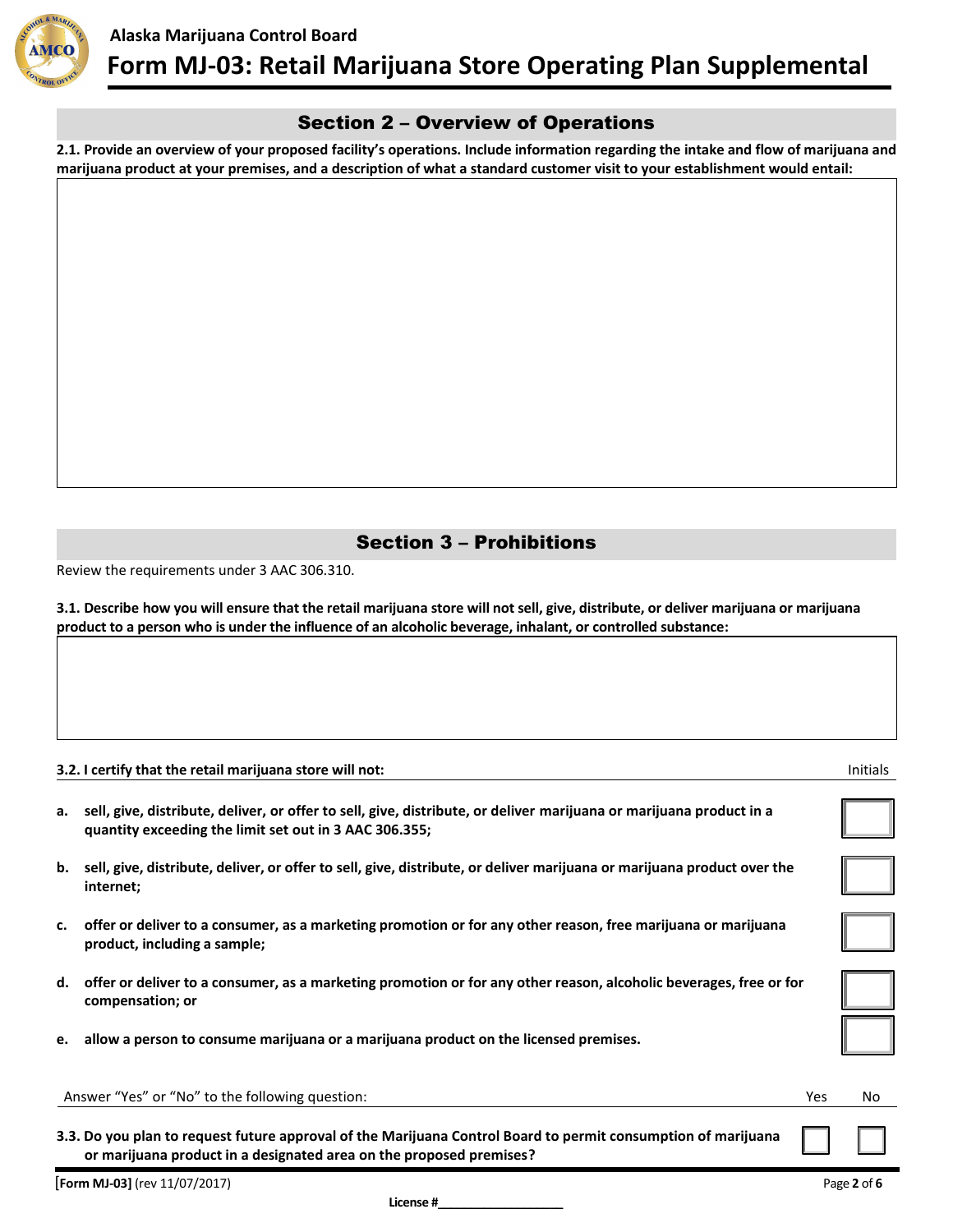

## Section 4 – Signage and Advertising

Review the requirements under 3 AAC 306.360 and 3 AAC 306.365. All licensed retail marijuana stores must meet minimum standards for signage and advertising.

You must be able to certify each statement below. Read the following and then sign your initials in the corresponding box: Initials

- **4.1. I understand and agree to follow the limitations regarding the number, placement, and size of signs on my proposed establishment, set forth in 3 AAC 306.360(a).**
- **4.2. The retail marijuana store will not use giveaway coupons as promotional materials, or conduct promotional activities such as games or competitions to encourage the sale of marijuana or marijuana products.**
- **4.3. All advertising for marijuana or marijuana product will contain the warnings required under 3 AAC 306.360(e).**
- **4.4. I understand and agree to post, in a conspicuous location visible to customers, the notification signs required under 3 AAC 306.365.**
- **4.5. I certify that no advertisement for marijuana or marijuana product will contain any statement or illustration that: a. is false or misleading;**
	- **b. promotes excessive consumption;**
	- **c. represents that the use of marijuana has curative or therapeutic effects;**
	- **d. depicts a person under the age of 21 consuming marijuana; or**
	- **e. includes an object or character, including a toy, a cartoon character, or any other depiction designed to appeal to a child or other person under the age of 21, that promotes consumption of marijuana.**
- **4.6. I certify that no advertisement for marijuana or marijuana product will be placed:**
	- **a. within 1,000 feet of the perimeter of any child-centered facility, including a school, childcare facility, or other facility providing services to children, a playground or recreation center, a public park, a library, or a game arcade that is open to persons under the age of 21;**
	- **b. on or in a public transit vehicle or public transit shelter;**
	- **c. on or in a publicly owned or operated property;**
	- **d. within 1,000 feet of a substance abuse or treatment facility; or**
	- **e. on a campus for postsecondary education.**

# Section 5 – Displays and Sales

**5.1. Describe how marijuana and marijuana products at the retail marijuana store will be displayed and sold:**







**License #\_\_\_\_\_\_\_\_\_\_\_\_\_\_\_\_\_\_\_**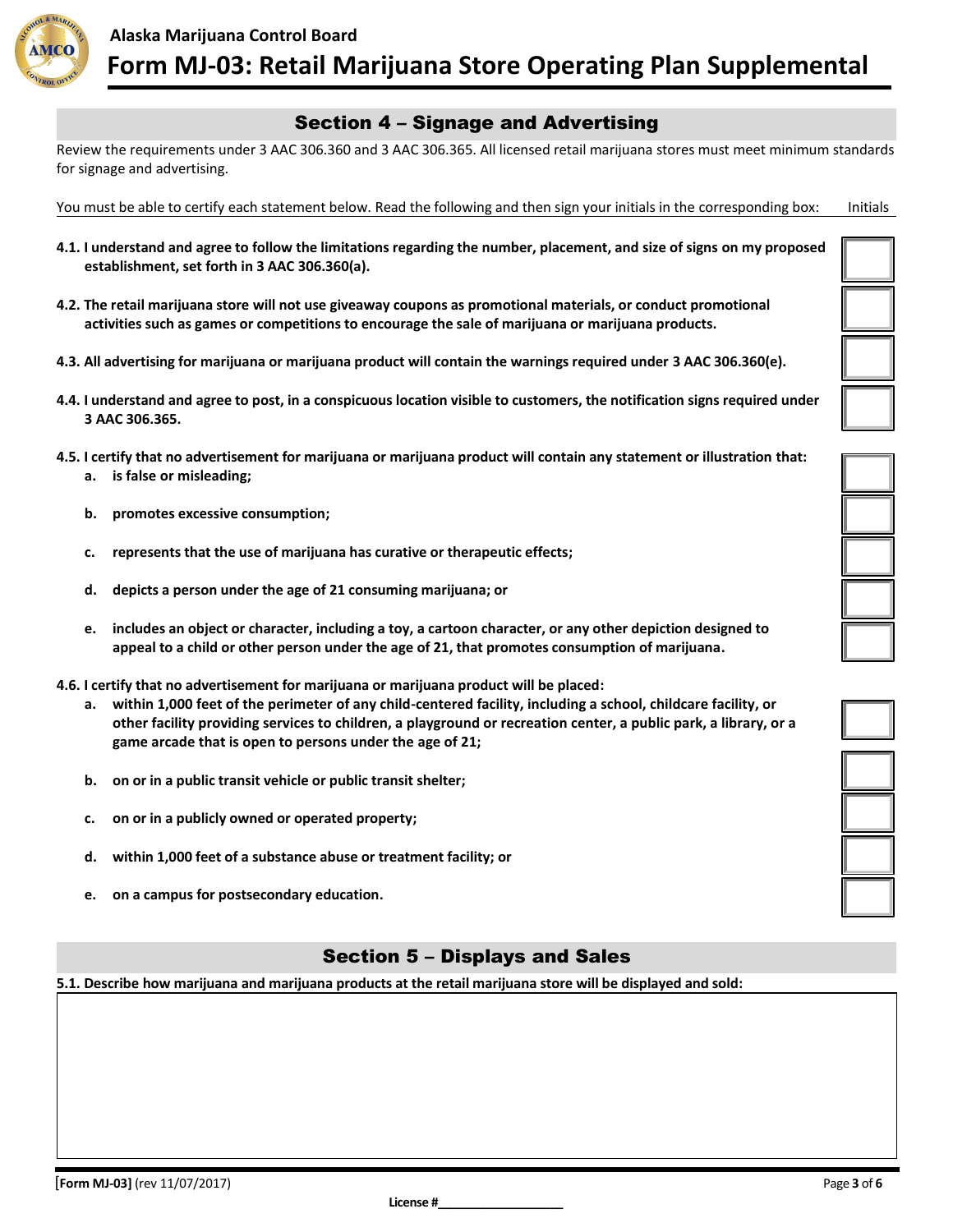

# Section 6 – Exit Packaging and Labeling

Review the requirements under 3 AAC 306.345.

**6.1. Describe how the retail marijuana store will ensure that marijuana and marijuana products sold on its licensed premises will meet the packaging and labeling requirements set forth in 3 AAC 306.345(a):**

**6.2. Provide a sample label that the retail marijuana store will use to meet the labeling requirements set forth in 3 AAC 306.345(b):**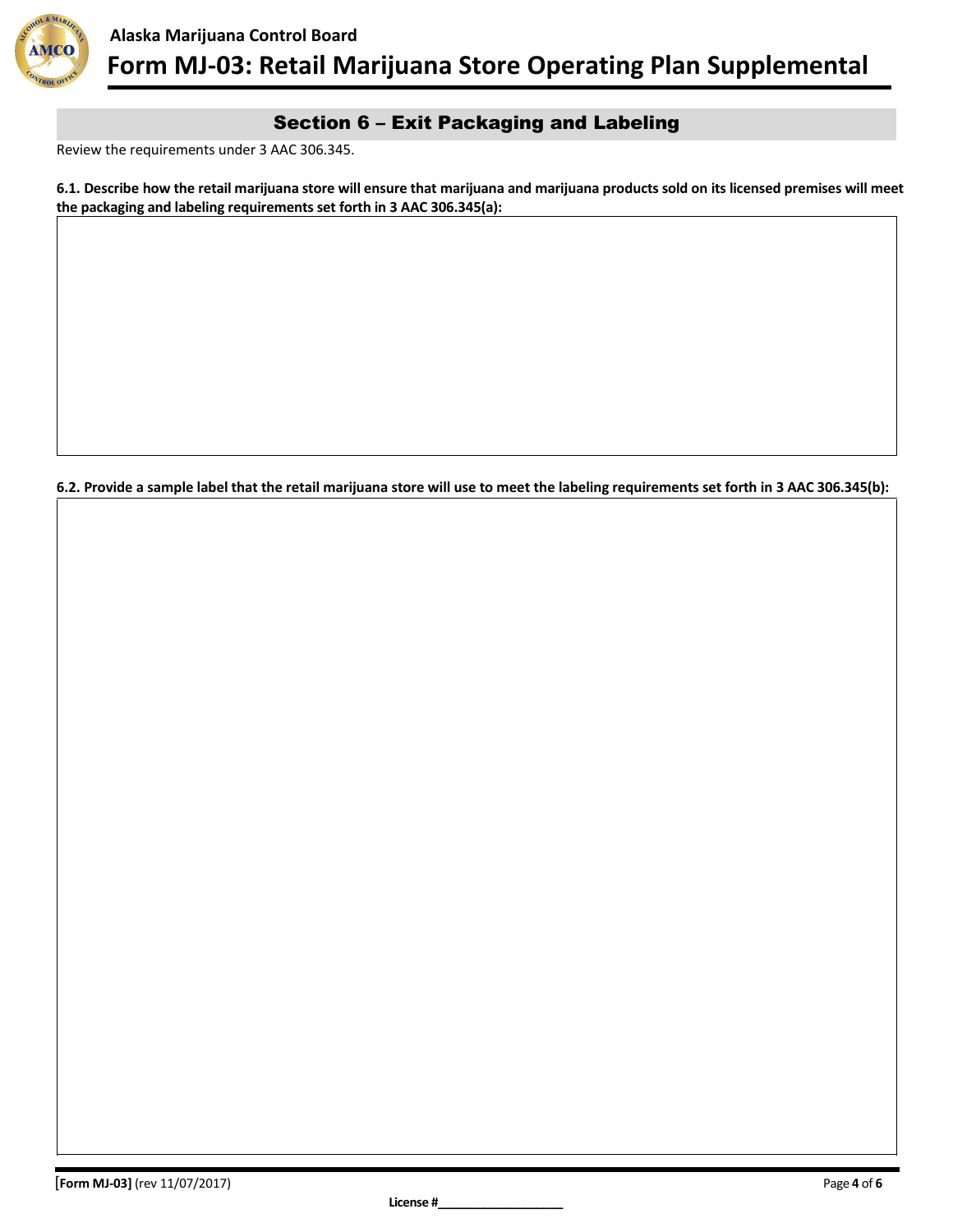

# Section 7 – Security

Review the requirements under 3 AAC 306.350 and 3 AAC 306.720.

**7.1. Describe the retail marijuana store's procedures for ensuring a form of valid photographic identification has been produced before selling marijuana or marijuana product to a person, as required by 3 AAC 306.350(a):**

You must be able to certify the statement below. Read the following and then sign your initials in the box to the right: Initials

**7.2. The video surveillance and camera recording system for the licensed premises covers each point-of-sale area.**

## Section 8 – Waste Disposal

Review the requirements under 3 AAC 306.740.

**8.1. Describe how you will store, manage, and dispose of any marijuana waste, including expired marijuana or marijuana products, in compliance with any applicable laws. Include details about the material(s) you will mix with ground marijuana waste and the processes that you will use to make the marijuana waste unusable for any purpose for which it was grown or produced:**

You must be able to certify the statement below. Read the following and then sign your initials in the box to the right: Initials

**8.2. The retail marijuana store shall give the board at least three days written notice required under 3 AAC 306.740(c) before making marijuana waste unusable and disposing of it.**

I declare under penalty of unsworn falsification that this form, including all accompanying schedules and statements, is true, correct, and complete.

\_\_\_\_\_\_\_\_\_\_\_\_\_\_\_\_\_\_\_\_\_\_\_\_\_\_\_\_\_\_\_\_\_\_\_\_\_\_\_\_ \_\_\_\_\_\_\_\_\_\_\_\_\_\_\_\_\_\_\_\_\_\_\_\_\_\_\_\_\_\_\_\_\_\_\_\_\_\_\_\_

Signature of licensee Notary Public in and for the State of Alaska

\_\_\_\_\_\_\_\_\_\_\_\_\_\_\_\_\_\_\_\_\_\_\_\_\_\_\_\_\_\_\_\_\_\_\_\_\_\_\_\_ My commission expires: \_\_\_\_\_\_\_\_\_\_\_\_\_\_\_\_\_\_\_\_

Printed name of licensee

Subscribed and sworn to before me this \_\_\_\_\_ day of \_\_\_\_\_\_\_\_\_\_\_\_\_\_\_\_\_\_\_\_\_\_\_\_\_\_\_\_, 20

**License #\_\_\_\_\_\_\_\_\_\_\_\_\_\_\_\_\_\_\_**